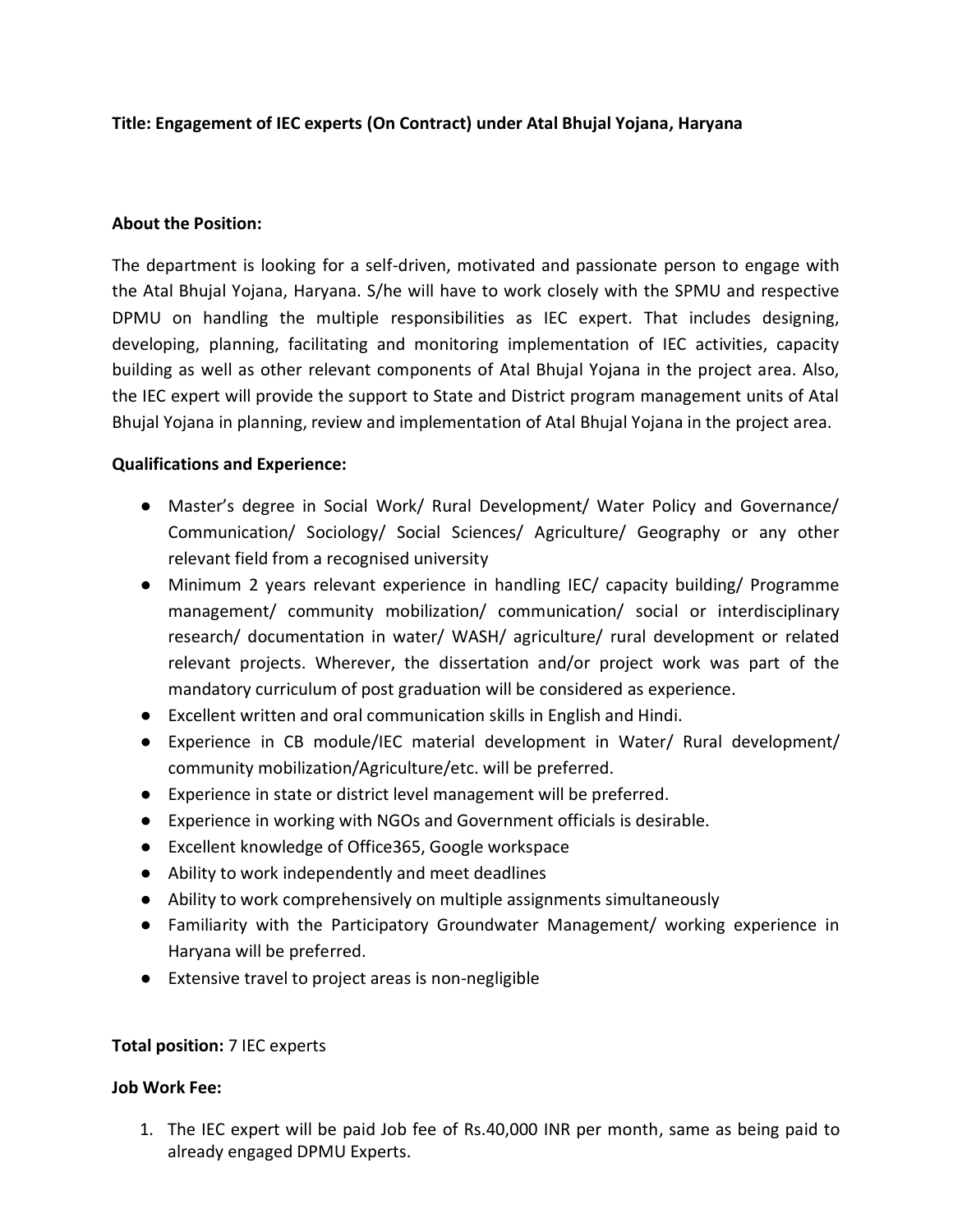- 2. Term of hiring will be upto duration of the project i.e. upto 31.03.2025.
- 3. Increment of 5% on monthly job work fee after successful job completion of one year will be applicable.
- 4. Within district, no TA/DA will be given but for journey beyond jurisdiction, TA/DA will be admission with prior approval of respective DPMU Nodal officer. TA/DA of Grade IV category employee as per TA rules 2016 of Haryana will be applicable.

**Last date of Application:** 16.03.2022 upto 12:00 PM.

## **Evaluation Process**

The applicants will be subjected to three stages of evaluation before selection viz. (i) Technical evaluation; (ii) Skill test; and (iii) Interview to the committee.

Only those applicants who score a minimum of 50% marks in stage 1 will be considered for stage 2 and stage 3. A composite total score will be calculated only for those all applicants who secure minimum 50% in stage 2 and stage 3 as well. The final selection will be made based on a composite total score of all three stages.

### **Stage 1: Technical evaluation**

Based on the application submitted, the evaluation will be made as per the following criteria.

|   | S. No. Major<br>Parameters | <b>Detailed Parameters</b>                                                                                              | <b>Total Marks</b> |
|---|----------------------------|-------------------------------------------------------------------------------------------------------------------------|--------------------|
| 1 | Experience                 | Years of relevant experience.                                                                                           |                    |
| 2 |                            | Minimum 2 years experience. 3<br>marks for each year of experience                                                      | 15                 |
| 3 |                            | and maximum 15 marks possible.                                                                                          |                    |
| 4 |                            | IEC in water/ WaSH/ agriculture/<br>rural development                                                                   | 5                  |
| 5 |                            | Work with Govt Dept/Govt programs                                                                                       | 5                  |
| 6 | Education                  | PG in any specified domain                                                                                              | 5                  |
| 7 |                            | UG/PG/Diploma/certificate with<br>specialization in social work,<br>development studies, public policy<br>and alike     | 5                  |
| 8 |                            | UG/PG/Diploma/certificate with<br>specialization in water management,<br>water policy and governance, WaSH<br>and alike | 5                  |